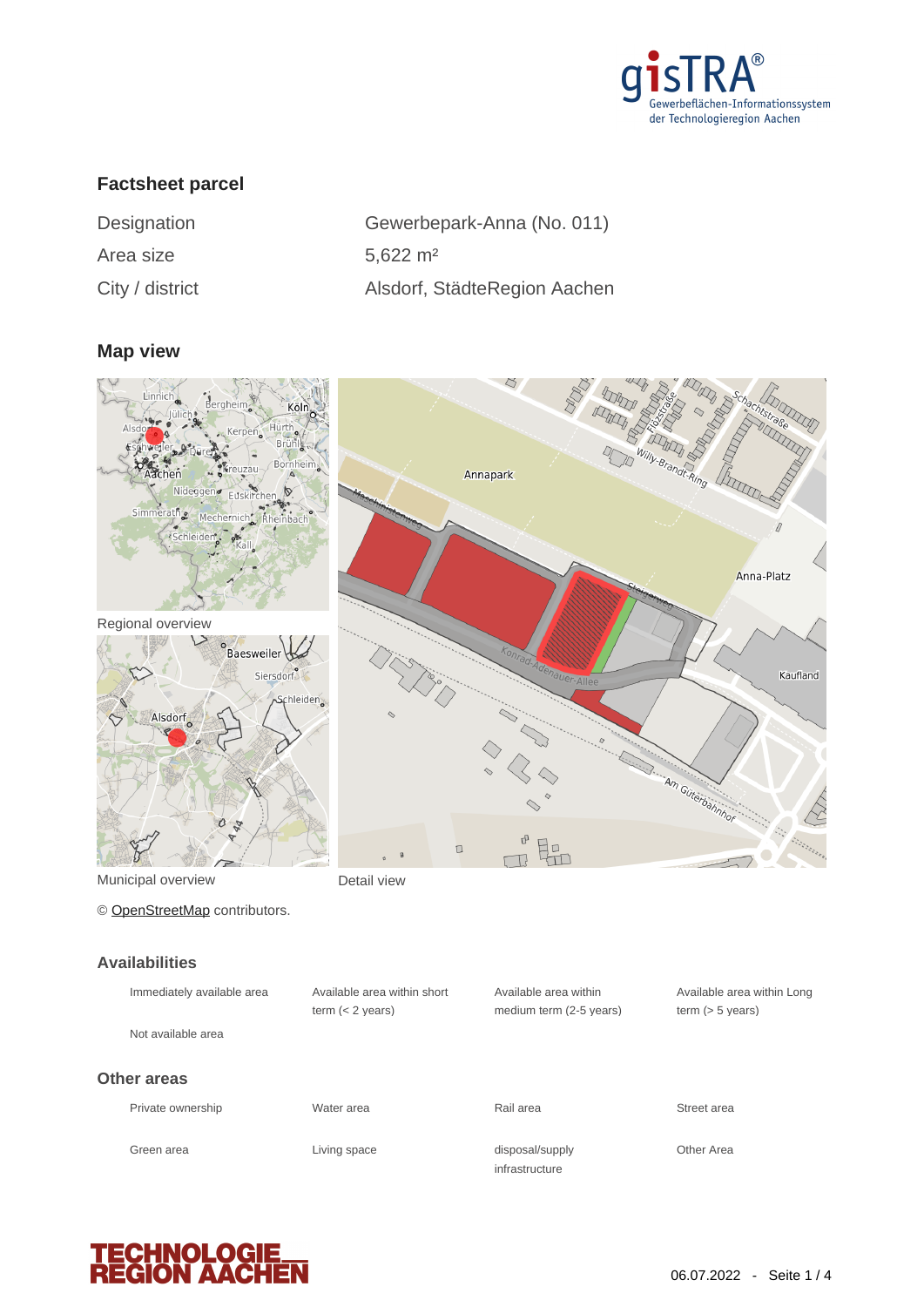

## **Parcel**

| $5,622 \text{ m}^2$        |
|----------------------------|
| 50.00 €/m <sup>2</sup>     |
| Immediately available area |
| Commercial zone            |
| No                         |
| No                         |
|                            |

### **Commercial zone**

Anna - Impulses for the city

The location recommends itself due to its immediate vicinity to the town, while at the same time offering outstanding national transport links. In particular, commercial & service enterprises oriented to the general public will find an ideal place here for a representative site at a quiet and attractive location. After the first step towards structural change was taken with the closure of the Anna mine in 1992, today these premises offer the opportunity to discover Alsdorf as a modern medium-sized town with a bright future.

| Main companies<br>APC-Einkaufs- und Dienstleistungszentrum           |  |
|----------------------------------------------------------------------|--|
|                                                                      |  |
| Industrial tax multiplier<br>435.00 %                                |  |
| from 35.00 €/m <sup>2</sup> to 77.00 €/m <sup>2</sup><br>Price range |  |
| Regional important?<br>Yes                                           |  |



Annagelände



Erreichbarkeit in 20 Minuten: 354.000 Einwohner

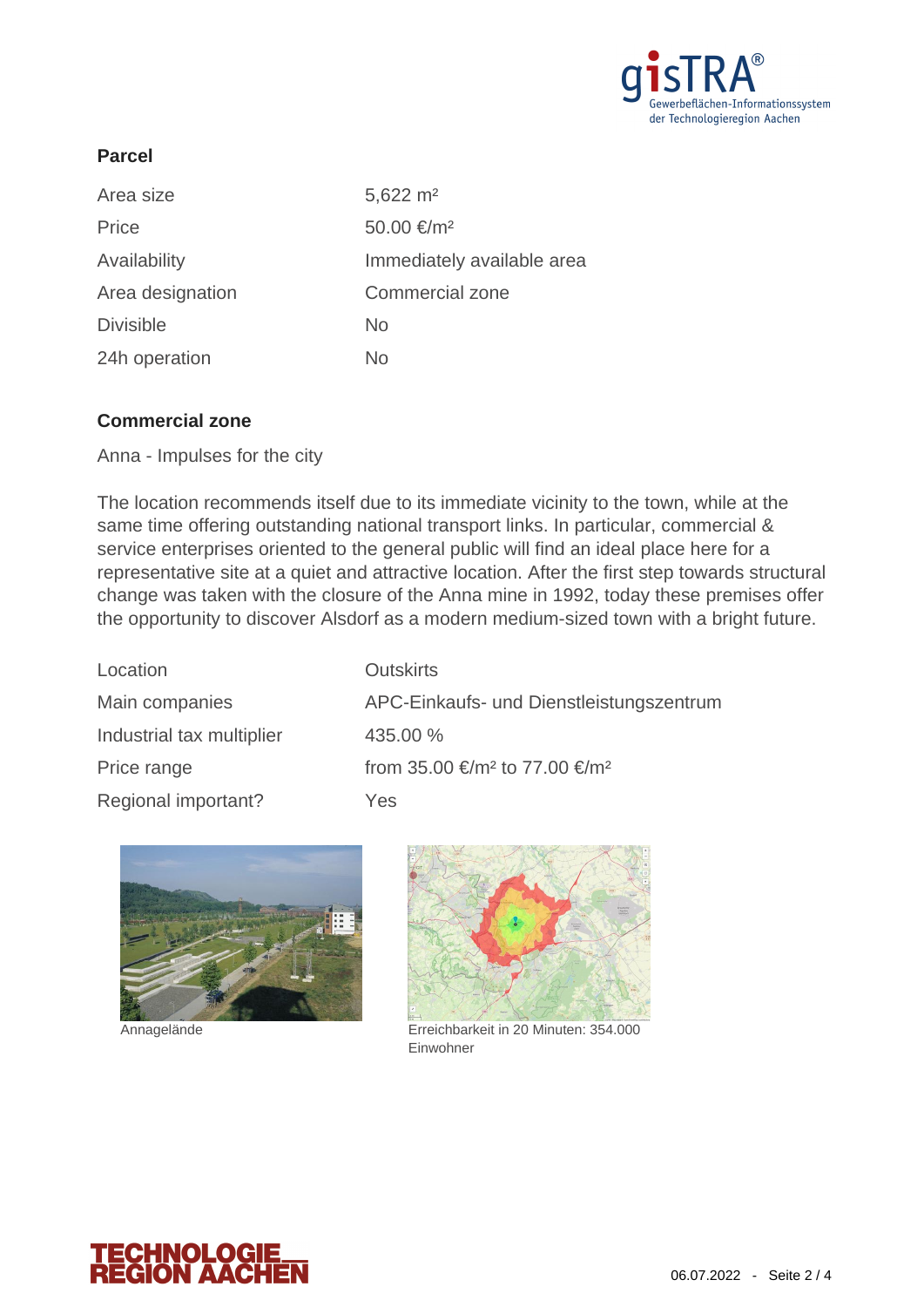

### **Transport connections**

|                            | <b>Distance</b> |       |
|----------------------------|-----------------|-------|
|                            | [km]            | [min] |
| A4                         | 5.0             |       |
| <b>B57</b>                 | 0.0             |       |
| Maastricht-Aachen          | 70.0            |       |
| Köln-Bonn                  | 70.0            |       |
| <b>Düsseldorf</b>          | 85.0            |       |
| Liège (B)                  | 60.0            |       |
| <b>Neuss</b>               | 70.0            |       |
| <b>AC-West</b>             | 20.0            |       |
| Euregiobahn / Regionalbahn | 0.0             |       |
| Aachen                     | 20.0            |       |
| <b>Bushaltepunkt</b>       | 0.0             |       |
|                            |                 |       |

### **Information about Alsdorf**

The town of Alsdorf offers history, recreational activities as well as an attractive living environment surrounded by the pleasant landscape of the border triangle Belgium, Germany and the Netherlands. Located between the important cities Aachen, Liège and Maastricht, various industries have settled and built up a profitable network. Numerous cultural events and the beauty of the nature make Alsdorf an interesting location for investment. The industries benefit from the large real estate sites, excellent infrastructure and modern industry structure.





**Links**

[Stadt Alsdorf](http://www.alsdorf.de) [NRW.URBAN](http://www.nrw-urban.de/projektbeispiele/anna-park-alsdorf/) [Stadtteil Annapark](http://www.annapark-alsdorf.de)